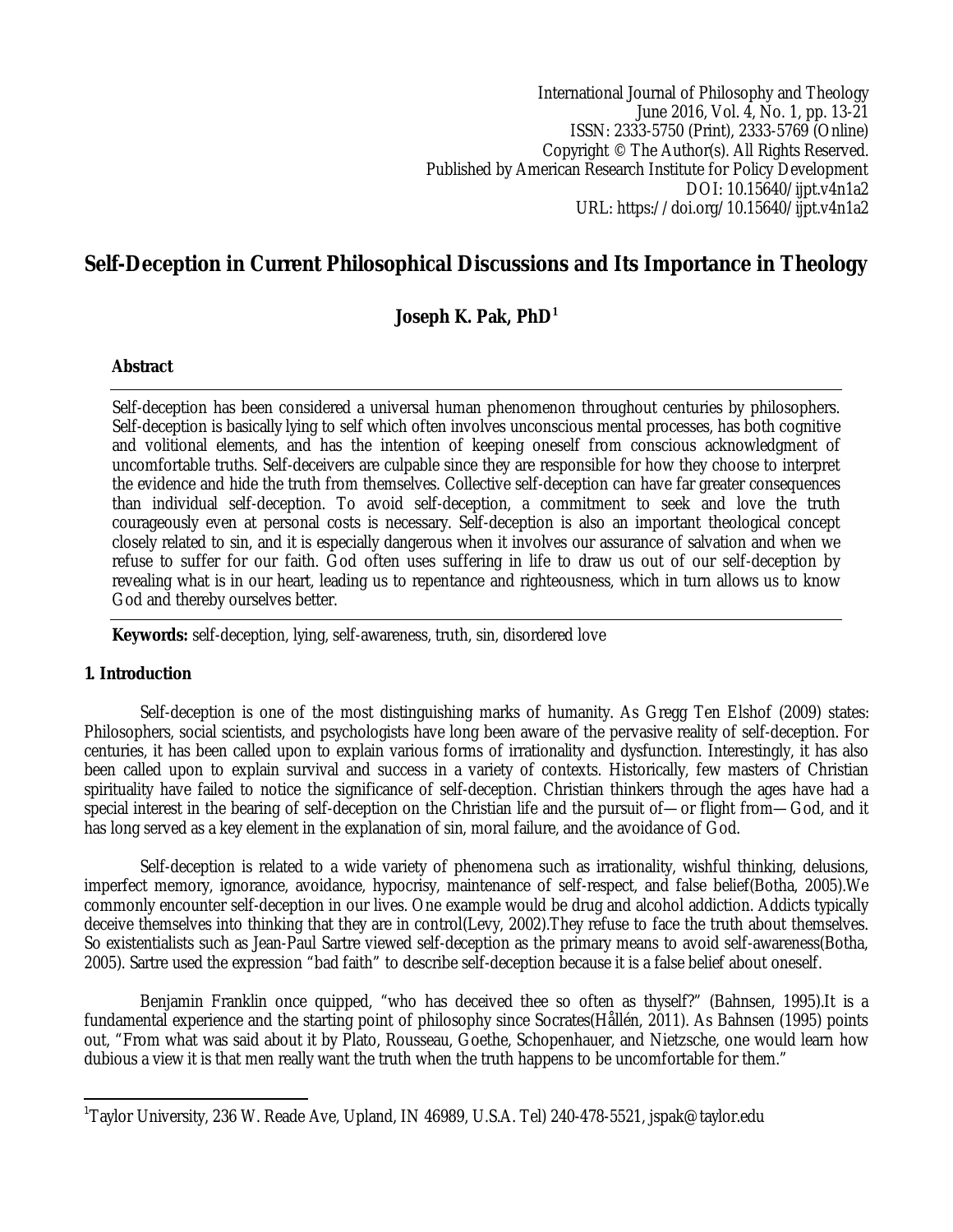Crites (1979) even argues that the human propensity for self-deception is rooted, not merely in the way we choose to interpret our experience, but in the very formation of experience. In this paper I will review the current understanding of self-deception in philosophical discussions addressing some of the key questions raised by philosophers, and then attempt to present self-deception as an important theological concept which we ignore at our peril.

# **2. Current Understanding of Self-Deception in Philosophical Discussions**

# **2.1 What is Self-Deception?**

We use various expressions to describe self-deception: "He kept telling himself the same old lie," "She obstinately rejected the truth, even though it was clear she recognized it," "He was a victim of self-inflicted ignorance," "She intentionally misled herself," "He didn't know because he didn't want to know," "She deliberately closed her eyes to the evidence," "He has blocked out all knowledge of what really happened," etc.(Alton, 1985). Psychologists consider self-deception as a ubiquitous phenomenon and view virtually all humans as constantly hiding the truth from themselves (Botha, 2005). Because of the universal phenomenon of self-deception in human experience, we usually do not accept at face value what people say about themselves, not because we think they are insincere, but because we know intuitively that most of us suffer from sincere confusion and delusion when it comes to our self-understanding (Crites, 1979).

# **2.1.1 Does It Believe and Disbelieve the Same Proposition?**

Raphael Demos' article "Lying to Oneself" in 1960 started a critical scrutiny of the notion of self-deception among the philosophers of the twentieth century. As the discussion progressed, several key issues were raised. One of the crucial issues about self-deception is whether self-deceivers must believe and disbelieve the same proposition (Audi, 1988; Demos, 1960).Because it sounds contradictory and paradoxical, there have been various attempts to develop a non-contradictory model of self-deception. However, our experience tells us that contradiction does sometimes exist between what we believe and what we know (though not acknowledged) (Gurrey, 1989).What we "know" is what we truly believe deep in our heart, and what we "believe "is what we are deceiving ourselves into believing. For example, a cancer patient knows in her heart that she is dying but believes that she is on her way to recovery to keep her hope alive. So self-deception is a special kind of lying to ourselves to protect a particular interest (Alton, 1985; Demos, 1960), and it does involve believing and disbelieving the same proposition in a qualified way.

## **2.1.2 Is It Conscious or Unconscious?**

Is this lying to self done consciously or unconsciously? Audi (1988) argues that there is a tension in selfdeception between the sense of evidence which threatens to lift the veil concealing from consciousness one's knowledge of the truth, and the desires or needs unconsciously pulling against one's grasp of the evidence and blocking one's perception of the truth. Thus one common way of explaining self-deception is to distinguish between conscious beliefs and unconscious beliefs: in self-deception I consciously believe that *p,* but unconsciously I disbelieve *p.* Some philosophers such as Sartre reject the whole concept of unconscious mental processes and account for selfdeception as an entirely conscious process(A. W. Wood, 1988). However, it would be difficult to maintain that there is no unconscious mental process involved in self-deception when much of our thought processes are carried out without conscious awareness (Fingarette, 1969).So the majority opinion of philosophers is that self-deception often involves unconscious mental processes.

# **2.1.3 Is It Volitional or Cognitive?**

Another issue raised by philosophers is whether self-deception is more volitional (a matter of one's actions such as focusing one's attention and selecting one's sources of evidence) or cognitive (a matter of belief and knowledge) (Audi, 1988). Audi comes down on the side of cognitive self-deception when he states that "selfdeception is primarily a state in which a kind of psychological dissociation gives rise to a disparity between what the self-deceiver knows, albeit unconsciously, and what he avows or is disposed to avow."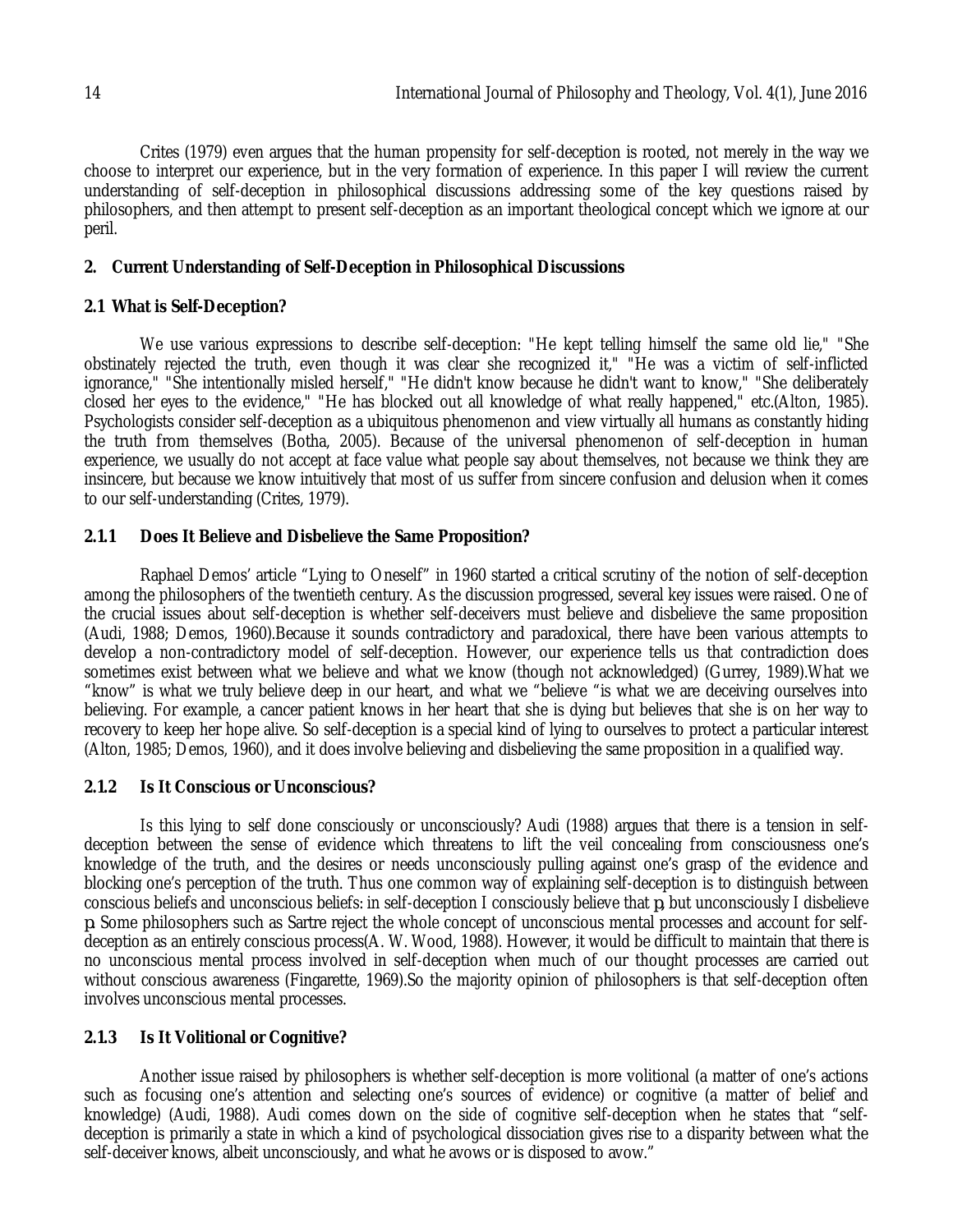Baron (1988) also takes this cognitive approach when he states that self-deception corrupts our beliefforming processes when we "allow our wishes that thing be a certain way to play an increasingly dominant role in shaping how we see the world." Botha (2005) points out that self-deception involves belief and reasoning as selfdeceivers are concerned about rationality though we might call it quasi-rationality.

Herbert Fingarette is the main proponent of the volitional view of self-deception. Fingarette (1969) argues that self-deception is a matter of action, a disavowal, or refusal to spell out (make explicit) one's undesirable "life engagements."He proposes that consciousness be viewed not as a mental mirror but as the exercise of spelling out of our engagement in the world. The rationale for this is that people are in general not explicitly conscious of their engagement in the world, and only when they spell out some engagement, they become explicitly conscious of that engagement (Fingarette, 1969). Self-deception occurs when we intentionally and persistently avoid becoming explicitly conscious of some feature of our engagement in the world (Fingarette, 1969). In other words, for Fingarette (1969), "the self-deceiver is one who is in some way engaged in the world but who disavows the engagement, who will not acknowledge it even to himself as his. That is, self-deception turns upon the personal identity one accepts rather than the belief one has."

Bahnsen (1995) criticizes Fingarette's approach by pointing out that his volitional view is heavily laden with cognitive notions such as belief, knowledge, and perception. However, Bahnsen's cognitive view also contains volitional concepts—especially the notion of "attitude" is prominent in his discussion of belief (1995). Therefore, it seems best to view that both cognitive and volitional elements are involved in self-deception.

#### **2.1.4 Is It Intentional or Unintentional?**

Another frequently raised question about self-deception is whether it is intentional or unintentional. Many believe it is an intentional behavior (e.g., Alton, 1985; W. D. Wood, 2007). In this view, one way to self-deceive is selfpersuasion: accepting a false interpretation of one's situation, reinforcing it with self-talk and acting as if it were true, diverting attention from one's knowledge and reasons for acting (W. D. Wood, 2007).Others view it as more unintentional (e.g., Hållén, 2011). This is called the deflationary model of self-deception. Hållén points out that selfdeception are already at work at the level of apprehension, not a result of reasoning. In this view, biased apprehension and understanding, and deficient self-reflection play key roles in self-deception (Hållén, 2011). These are triggered by anxiety, fear or desire which produce bias in favor of false beliefs in the face of a preponderance of counter-evidence (DeWeese-Boyd, 2007).Rather than intentionally misleading oneself about what one knows, self-deception is seen as a motivated failure of self-knowledge in which one is preventing oneself from becoming aware(Hållén, 2011).

Notwithstanding some proponents for the unintentional views, there is considerable agreement that selfdeception involves an intentional, but not necessarily conscious, choice to hold a belief about oneself while having a veiled awareness that the belief is false(Knapp, 2002).In summary, then, self-deception is a lying to oneself, often unconsciously, with an intention to avoid facing an uncomfortable truth about oneself.

#### **2.2 Why Self-Deception?**

We deceive ourselves because it allows us to do what we want to do and justifies what we have done (Tenbrunsel & Messick, 2004). We are creative narrators of the stories we tell, and we believe our stories and we believe that we are objective about ourselves:

These stories are an edited version of the "real" story, devoid of all ethical implications. Through renaming actions we take and relabeling decisions we make, we turn what may be unacceptable into socially approved behaviors. . . We engage in "aggressive" accounting practices, not illegal ones. There may be some "externalities" associated with a strategy, not harmful to others or the environment. We have "collateral damage" in military campaigns, not civilian deaths(Tenbrunsel & Messick, 2004).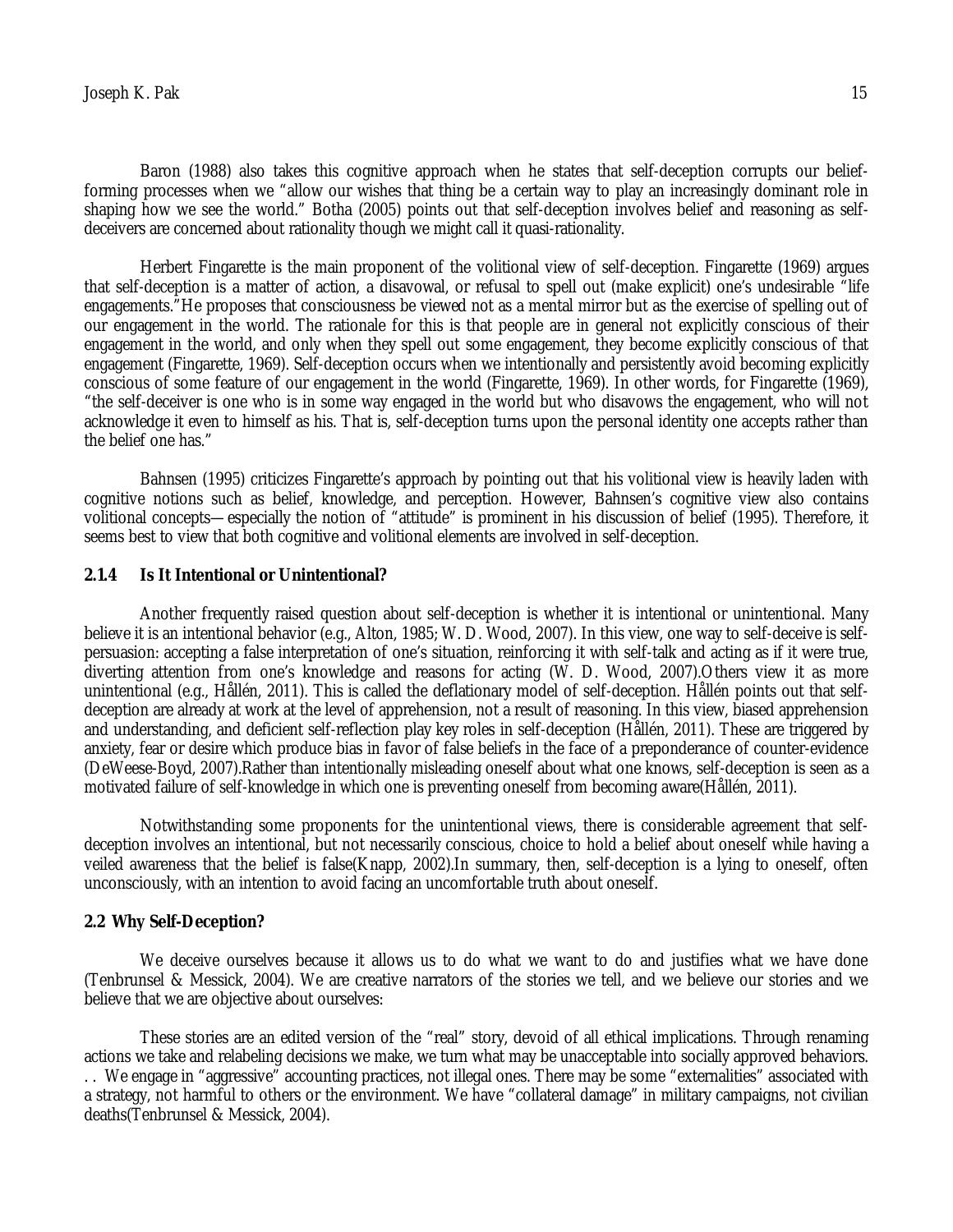We are more easily persuaded by attractiveness than by truth, so our reasoning is often rationalization, and under the influence of desire, we often depart from rationality and believe just what we want to be true (W. D. Wood, 2007).

Are there positive benefits of self-deception? Jonathan Brown, Keith Dutton, Shelley Taylor, and other theorists have argued that mild self-deception can promote mental health (Kirsch, 2005).As DeWeese-Boyd (2008) points out, "it is common for psychologists to discuss the salutary function of self-deception, its evolutionary and adaptive place in human psychology. Our penchant for distortion, they suggest, often protects us from painful truths and enables us to flourish when a clear-eyed view of things would send us into a spiral of despair or paralyzing anxiety."In this way, self-deception does serve as a defense mechanism when truth is unbearable.

The problem is that we use self-deception even to justify evil. We are motivated by our aversion to face the painful consequences of seeing ourselves as evil. As Kirsch (2005) puts it, "Our self-deceit can bring us to view the most hideous of our actions and plans of action in an exceedingly flattering and unmerited light." We engage in selfdeception because of the unacceptability of our particular engagement in the world which is incompatible with our self-identity (Fingarette, 1969).So, ironically, the movement into self-deception is rooted in a concern for integrity: "the greater the integrity of the person, and the more powerful the contrary individual inclinations, the greater is the temptation to self-deception . . ."(Fingarette, 1969). We choose to stay ignorant of some of our engagements with the world because being conscious of them threatens our self-respect and self-interest. Here is an example:

A man may think of himself as a public servant concerned with the public good. Even though he may be party to decisions which compromise the public good, he has a great deal invested in continuing to describe them as contributing to the public good. To call certain decisions he makes by their proper name would require too painful a readjustment in his primary identification of himself as a public servant. Thus our deceit can be a function of wanting to think of ourself as an honest person (Burrell & Hauerwas, 1974).

## **2.3 Are Self-Deceivers Culpable?**

Questions about the relationship between self-deception and responsibility have been raised continuously among the philosophers(Nelkin, 2012).These questions are closely related to whether self-deceivers have the control over the acquisition and maintenance of their self-deceptive beliefs(Johnson & Burroughs, 2000). Somehold nonjudgmental attitude towards self-deception. For example, Fingarette (1969), following Freud, suggests a medical approach of viewing self-deceivers as victims of mental breakdown rather than as those morally responsible. Crites (1979) objects that such a view abandons the notion that self-deception is a general human phenomenon and instead approaches the self-deceivers as neurotics.

More philosophers believe that self-deceivers are morally responsible (e.g., Alton, 1985; Bahnsen, 1995; Baron, 1988; Botha, 2005; Darwall, 1988; DeWeese-Boyd, 2007; Floyd, 2004; Tenbrunsel and Messick, 2004; W. D. Wood, 2007). For example, Floyd (2004) argues that self-deceivers are culpable because they "rationalize unethical behavior, deny their complicity in criminal acts, or minimize their responsibility for others' suffering."Baron (1988) points out that self-deception can corrode one's belief-forming processes by refusing to call into question one's stories and one's sense of responsibility by refusing to engage in self-scrutiny. Self-deceivers engage in various activities such as distraction and rationalization to keep themselves from being aware of their self-deception(Johnson & Burroughs, 2000).

Those who hold that self-deceivers are culpable do so because they view that self-deception is essentially a moral problem(e.g., Hållén, 2011; W. D. Wood, 2007).We are morally responsible to carefully scrutinize our action especially when consequences of those actions could involve grave harm to others(Linehan, 1982).Self-deception helps to disguise violations of our ethical principles by eliminating negative characterizations or distorting them into positive ones(Tenbrunsel & Messick, 2004).Moral wrongdoing is usually a product of self-deceptive moral reasoning in which we recognize something to be immoral but persuade ourselves that it is moral. According to Pascal, the greatest threat to the moral life is not ignorance of the moral law or moral weakness but self-deception(W. D. Wood, 2009).William Clifford (1877) tells a story of a ship owner, which has now become a classic example of self-deception: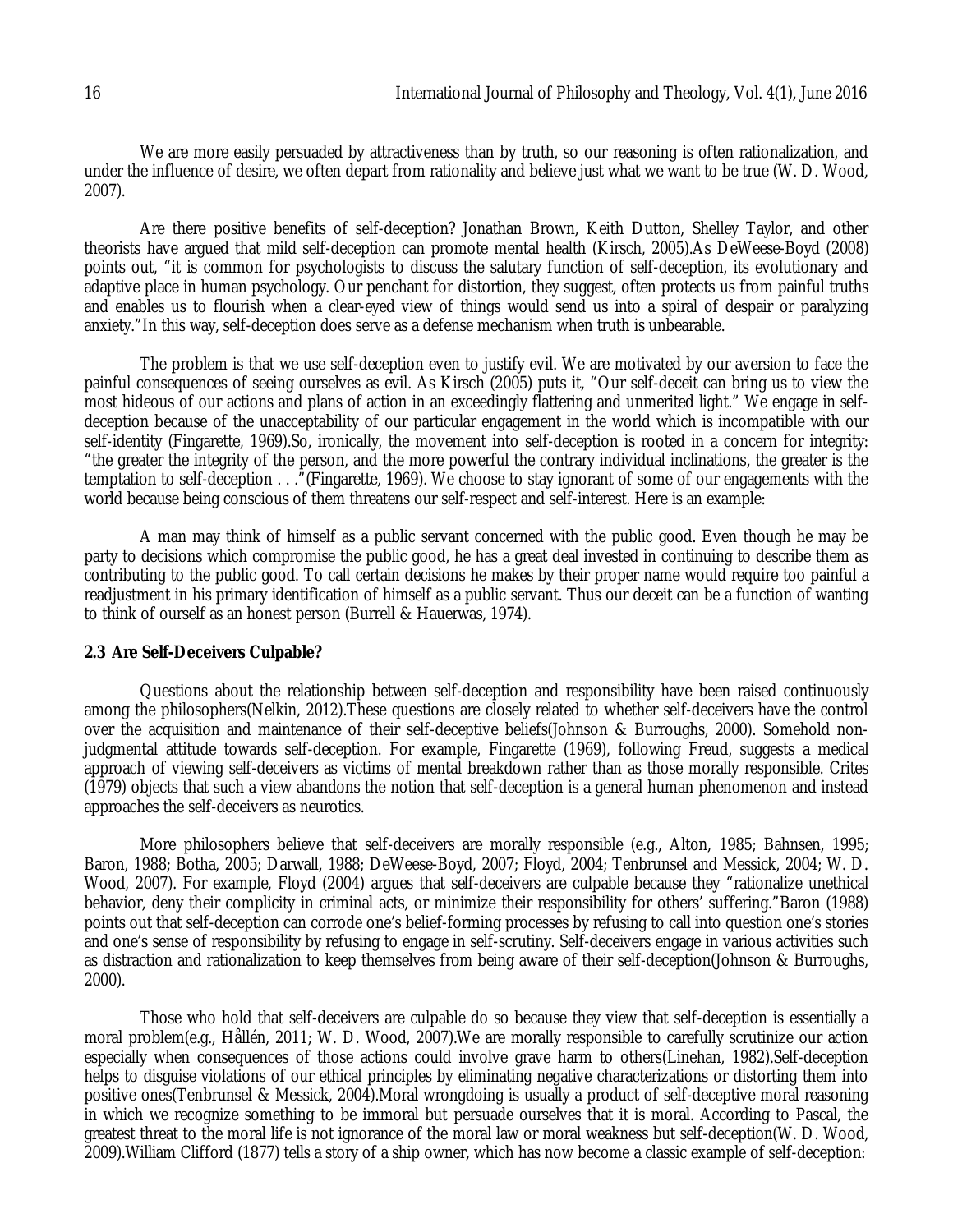A ship-owner was about to send to sea an emigrant-ship. He knew that she was old, and not over well built at the first; that she had seen many seas and climes, and often had needed repairs. Doubts had been suggested to him that possibly she was not seaworthy. These doubts preyed upon his mind, and made him unhappy; he thought that perhaps he ought to have her thoroughly overhauled and refitted, even though this should put him to great expense. Before the ship sailed, however, he succeeded in overcoming these melancholy reflections. He said to himself that she had gone safely through so many voyages and weathered so many storms that it was idle to suppose she would not come safely home from this trip also. He would put his trust in Providence, which could hardly fail to protect all these unhappy families that were leaving their fatherland to seek for better times elsewhere. He would dismiss from his mind all ungenerous suspicions about the honesty of builders and contractors. In such ways he acquired a sincere and comfortable conviction that his vessel was thoroughly safe and seaworthy; he watched her departure with a light heart, and benevolent wishes for the success of the exiles in their strange new home that was to be; and he got his insurancemoney when she went down in mid-ocean and told no tales.

What shall we say of him? Surely this, that he was verily guilty of the death of those [people]. It is admitted that he did sincerely believe in the soundness of his ship; but the sincerity of his conviction can in no wise help him, because *he had no right to believe on such evidence as was before him*. He had acquired his belief not by honestly earning it in patient investigation, but by stifling his doubts. And although in the end he may have felt so sure about it that he could not think otherwise, yet inasmuch as he had knowingly and willingly worked himself into that frame of mind, he must be held responsible for it.

Clifford's conclusion is that it is morally wrong to nourish false belief by suppressing doubts and avoiding investigation. It is wrong not least because false beliefs held in self-deception can have grave consequences for the society.

#### **2.4 What is the Social Dimension of Self-Deception?**

Philosophers also acknowledge that there is a social dimension to self-deception in which other people collude in the self-deceiver's illusory presentation of self (Darwall, 1988). As Botha (2005) points out, "Since we shape our self-conceptions by our perceptions of what other people think about us, we can to some extent present ourselves in a manner that will encourage them to perceive us as we would like to be perceived."Also, as Pascal saw it, destroying the truth in one's consciousness is inseparable from destroying it in the consciousness of others, and other people often facilitate it by telling us what we want to hear(W. D. Wood, 2007).When individuals eschew self-criticism and open-minded reflection and instead evade, ignore and reinterpret evidence, they improve the climate for collective self-deception, where members of a society deceive themselves together about a matter of common concern(Baron, 1988).Many privileged members of Nazi Germany, for example, would have been involved in some kind of selfdeception about the evils of their societies and their complicity in them (Darwall, 1988). Sloppy truth-seeking that is ultimately self-serving is often committed both by individuals and by groups, but collective self-deception can have far-reaching consequences. For example, we hold accountable companies that practice careless aircraft maintenance because lives of hundreds of passengers are at stake (Johnson and Burroughs, 2000).DeWeese-Boyd (2008) calls attention to the danger of collective self-deception: "While self-deception at an individual level may be serious enough, collectively it takes on monstrous proportions—e.g., the catastrophic ecological effects and deeply exploitive social relations our current consumptive patterns underwrite. Not only can such collective self-deception have calamitous consequences, it also proves much more difficult to escape."

#### **2.5 How Can We Avoid Self-Deception?**

Recognizing and correcting self-deception is difficult, but we can begin by acknowledging its pervasive and universal presence(Tenbrunsel & Messick, 2004). The second step to take is opening ourselves to self-examination and questioning (Johnson and Burroughs, 2000). For at the core of self-deception is the self-deceivers' failure to achieve self-reflective awareness(Alton, 1985).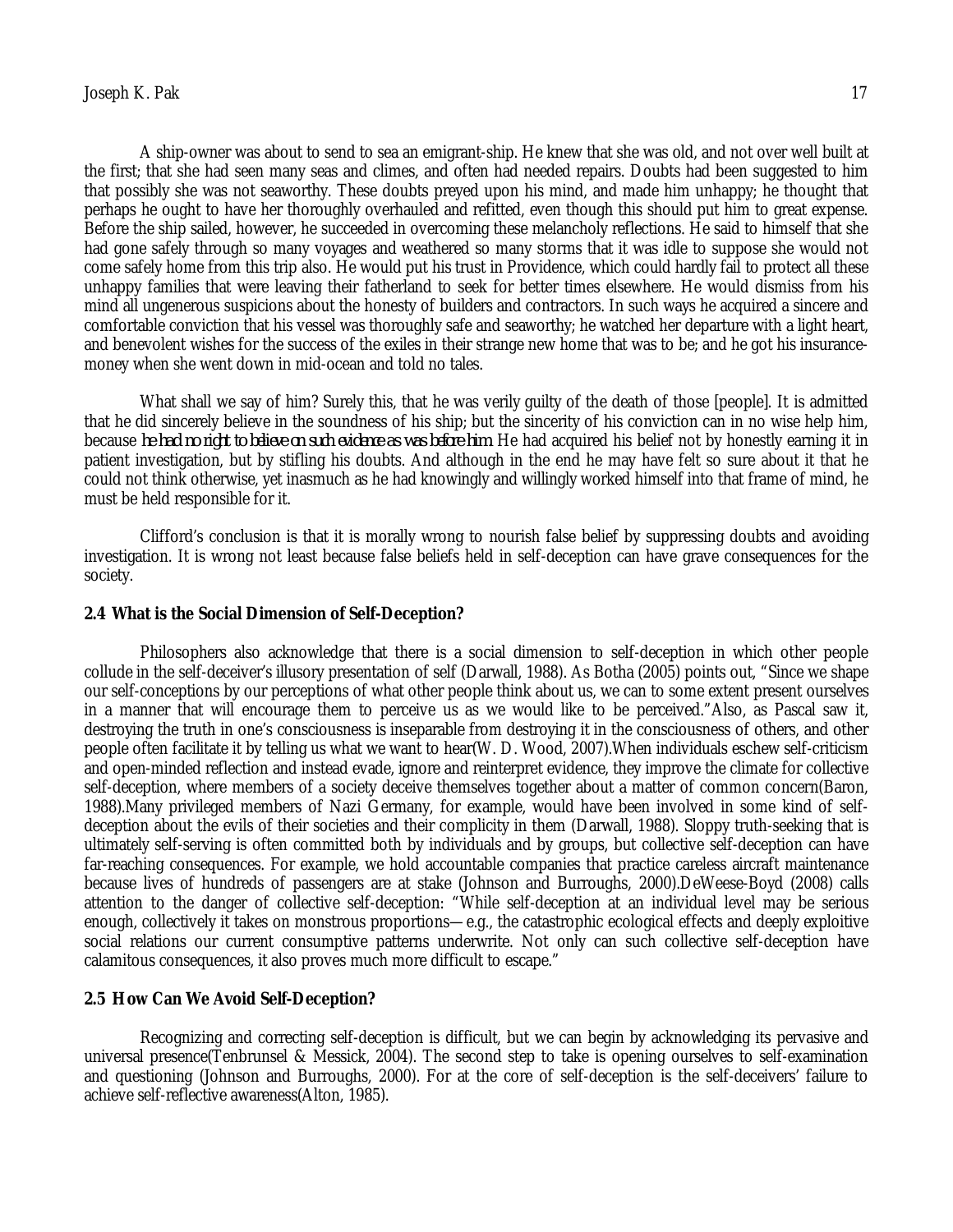Socrates vigorously defended the examined life to expose self-deceptive beliefs that obscure our moral identity from us(DeWeese-Boyd, 2008). We need to question the justifications we concoct to rationalize our actions given the connection between justification and unethical behavior(Tenbrunsel & Messick, 2004).Facing truth is often painful, but in order to avoid self-deception, we must love the truth more than we love ourselves. As Gregg Ten Elshof (2009) puts it, "Self-deception occurs whenever we manage our own beliefs without an eye on making progress toward the truth. It is most likely to occur when we have strong emotional attachments to belief on some topic. When we have no attachments, the general desire to believe what's true is likely to guide our inquiry."Mele (2001) argues correctly that we have some control over allowing our emotions and motivation to influence our belief and that such control is a resource for combating self-deception.

As we saw earlier, self-deception sometimes serves a positive role of protecting us from undue anxiety and guilt. So we should not be hasty in trying to root out every kind of self-deception we detect in people. Rather, we need to caution against too much and too sudden exposure of the reality of self-deception in an individual (Johnson & Burroughs, 2000). God deals with us so very gently the vast majority of the time. He is mindful of our frame and our defenses, and he takes time to work on us; so should we when we are working with others(Johnson & Burroughs, 2000). We should provide help in a way that enables them to come to the place of courage in acknowledging their self-deception but not beyond their breaking point(Cigarette, 1969). We can gently point them in the direction of selfunderstanding, courage, and the availability of other life-options than those they wish(Alton, 1985).

Those who are engaged in self-deception on their part should begin taking responsibility for them. According to Fingarette (1969), to stop self-deception, the disavowed engagement must be avowed. Undeceiving ourselves means accepting responsibility. Another thing we can do is to recognize our tendency for selective attention and commit ourselves to pay attention to all the available evidence in search for the truth no matter where it leads us. When we want to believe something because it serves our self-interest, we tend to manage our attention and allow into our minds only the things that will support our desired belief(Ten Elshof, 2009). If the evidence cannot be avoided, then we direct critical attention to it not to learn from it but to creatively discount it (Ten Elshof, 2009). Therefore, in order to avoid self-deception, we must force ourselves to pay attention to unwelcome evidence with the willingness to give up our cherished beliefs if they are not true.

Another way to avoid self-deception is to stop procrastinating. When we procrastinate acting on a moral belief, that belief will diminish or eventually disappear from our minds. Therefore, to avoid self-deception, when a moral belief demands uncomfortable action, we need to decide toact upon it without procrastinating (Ten Elshof, 2009). It is not possible or even desirable to root out all self-deception all at once because not only it is so ingrained in our nature but also it functions to protect us from unbearable guilt and anxiety. However, we need to strive toward the goal of freedom from self-deception in the same way we fight against sin because both sin and self-deception are opposed to the truth and God.

## **3. Self-Deception as a Theological Concept**

Self-deception has not received as much attention by theologians in recent years as by philosophers. This needs to change because self-deception, a universal phenomenon caused by the fall, is intimately related to sin and detrimental to our spiritual life if left unchecked.

# **3.1 Self-Deception and Sin**

In the traditional analytic philosophy, philosophers appeal to self-deception to explain ordinary, counterevidential believing, and they tend to reduce self-deception into biased, false belief (W. D. Wood, 2007).However, theologically, self-deception is considered morally sinful. The unbeliever will not believe the truth because he is a sinner and his judgment is fatally infected by his sin, and he is comfortable with his sin and does not want to accept an unflattering account of his life (Crites, 1979). Modern echoes of this description of self-deception are found in various fields: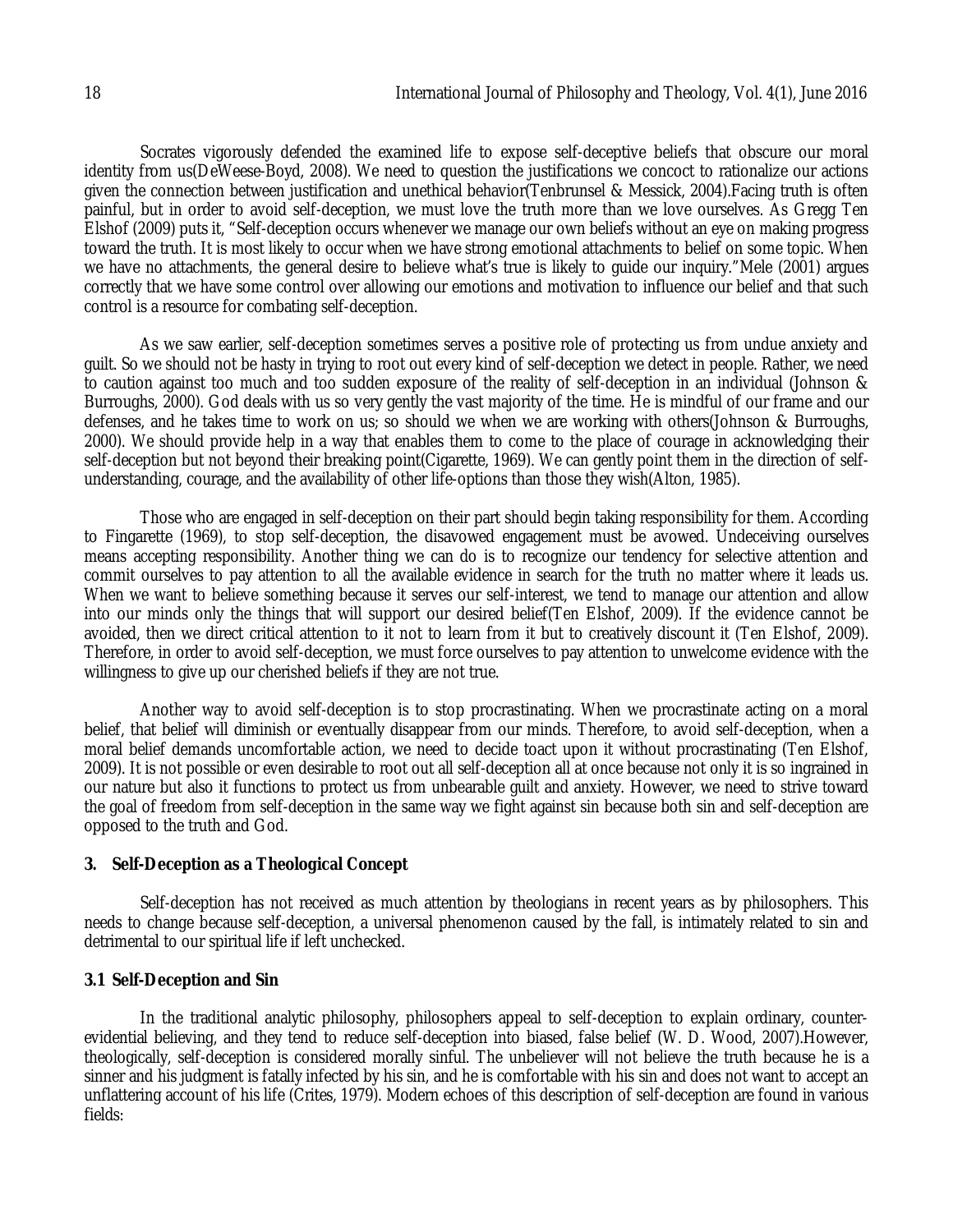You refuse the revolution because you suffer from bourgeois false consciousness. You refuse psychoanalytic insight that would cure you because your "resistance" belongs to the repertoire of defense mechanisms that symptomize your neurosis. You refuse the Heideggerian call of Being because you are inauthentic. You will not accept the radical Sartrean implications of your freedom because you are in bad faith (Crites, 1979).

In Christian tradition, as early as Augustine, self-deception has been viewed as a division of the will: Our desire to maintain a separate, egotistic will from God's will is what alienates ourselves from reality and God(Alton, 1985). As a result of the fall, we have lost the ability to perceive and respond appropriately to the true value of moral goods, and we have become highly apt to deceive ourselves when we make moral judgments and pursue our selfish will(W. D. Wood, 2009).

Fallen human will distorts how we see things and how we handle evidence. Things are true or false according to how we judge them, and when the will likes something, it deflects the mind from considering an evidence against it(Jones, 1998).We can also spin the evidence and convince ourselves that we believe something we do not really believe (McCartney, 2011). Furthermore, we are naturally inclined to deceive ourselves through self-serving attribution by which we credit ourselves for good outcomes and refuse responsibility for bad ones (Floyd, 2004). Thus, Augustinian tradition holds that pride is the archetypal sin, and the prideful sinner loves himself with an immoderate love that ought to be directed to God(W. D. Wood, 2013). Pride and inordinate love for self are results of the fall and the root cause of self-deception. As the turn away from God constitutes sin, the turn away from truth constitutes selfdeception, and both are motivated by our fallen, disordered love(W. D. Wood, 2013). As Wood (2007) points out, "when we love some private good more than we love the truth, we have a motive for self-deception."God is the ultimate good and the ultimate truth, but sinners lie to themselves about what is good and true. Why do we do so? We do so because we want to maintain that we love truth and goodness even though we repeatedly turn away from them: We care about the truth just enough to pretend to love it (W. D. Wood, 2007).

#### **3.2 Self-Deception in Assurance of Salvation**

Self-deception is especially dangerous and has eternal consequences when it involves one's assurance of salvation. A case in point is Jonathan Edward's "hypocrites." Jonathan Edwards used the term "hypocrites" to refer to those who claim to be born-again believers but in reality are not. They are sincere in their professions, and they represent themselves to the world in the way they believe to be accurate(Chamberlain, 1994).But they are selfdeceived, and Edwards' *Religious Affections*is an attempt to protect against self-deception of the hypocrites(Edwards, 1959). Edwards suggests meditation, introspection, prayer, obedience as means to prevent self-deception in one's assurance of salvation(Chamberlain, 1994). Hypocrites have false assurance because they rely on religious experience in the past as their conversion moment and they stop seeking God (Edwards, 1959).Experience such as spending much time in religion, praising and glorifying God, feeling confident that what they experienced came from God may be "nothing more than the common influence of the Spirit of God, joined with the delusions of Satan, and the wicked and deceitful heart" (Edwards, 1959).Hypocrites are quick to hold on to the false assurance of salvation because they want to believe that they are justified, and it is easy for them to believe that they have become righteous. As Calvin (1536) observed, "all of us are inclined by nature to hypocrisy, a kind of empty image of righteousness in place of righteousness itself abundantly satisfies us."Tragically, self-deception about one's righteousness and salvation will keep the hypocrites from coming to the true, saving knowledge of God.

#### **3.3 Trials and Self-Deception**

What is a scriptural means of avoiding self-deception? One of God-ordained cures for self-deception is trials. They are an integral part of the Christian life and they are the means by which self-deception is thwarted and selfknowledge gained. Trials force us to choose between the love of God and the love of self and reveal the true inclination of the will and thus serve as the test of the genuineness of the professed faith(Edwards, 1959).To minimize the possibility of self-deception, a few isolated cases of overcoming trials are not enough; rather, a consistent pattern of successful trials of faith is required to provide true assurance of salvation (Edwards, 1959).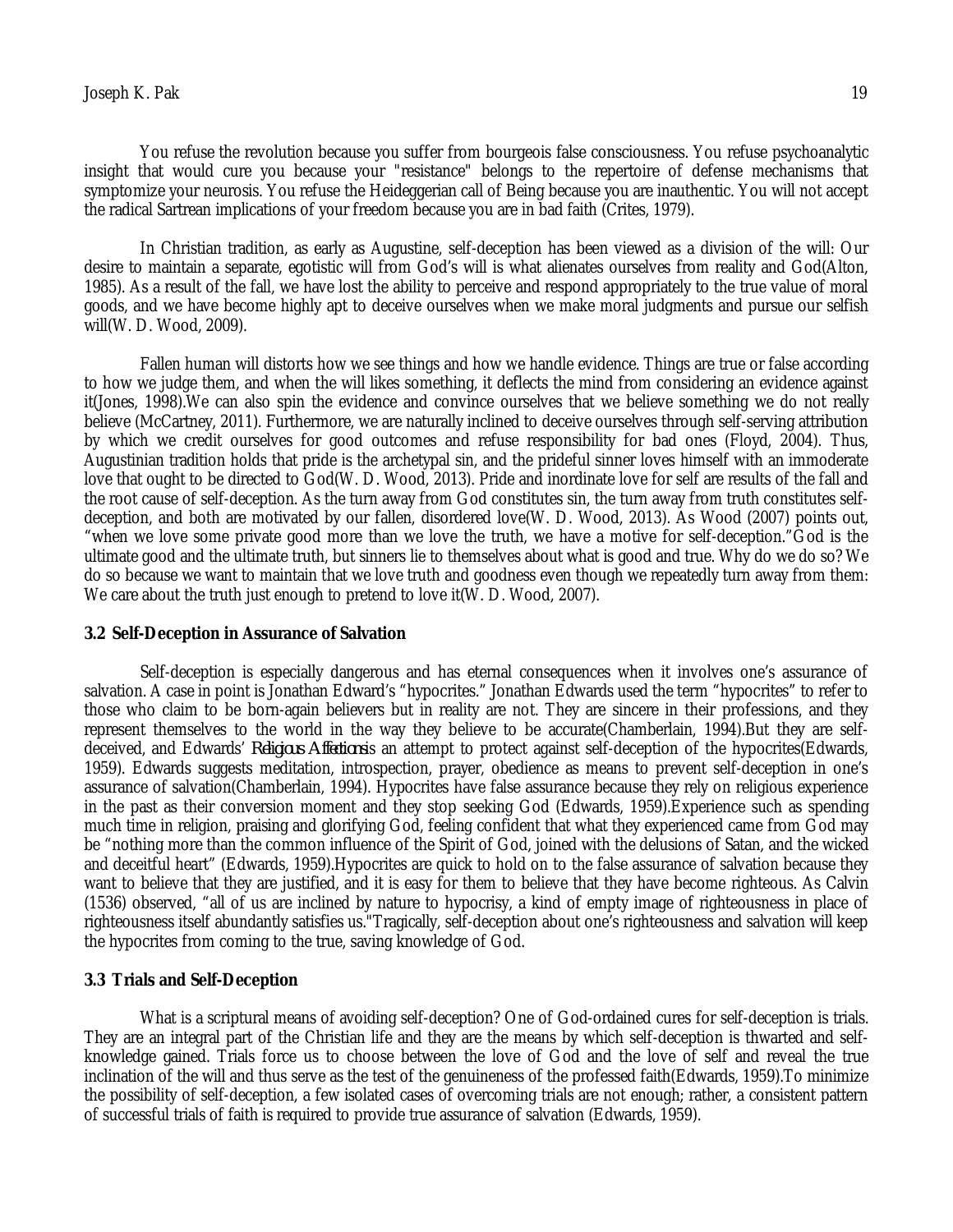In short, according to Edwards, a life of persevering Christian practice is the only sound foundation on which to build a hope of salvation free from self-deception(Chamberlain, 1994).Self-deception can have destructive results if persisted during the trials of faith. History has shown what can happen when Christians try to maintain their faith without the willingness to pay the necessary price for their faith: "Auschwitz stands as a symbol of one extreme to which our self-deception can lead. For the complicity of Christians with Auschwitz did not begin with their failure to object to the first slightly anti-semitic laws and actions. It rather began when Christians assumed that they could be the heirs and carriers of the symbols of the faith without sacrifice and suffering" (Burrell and Hauerwas, 1974).

## **3.4 Disordered Love as the Root Cause of Self-Deception**

At the heart of it all, the entire project of self-deception is rooted in the self-deceiver's disordered love. We love ourselves improperly when we do not derive our value from its true source—God—but from some other source (W. D. Wood, 2007).The self-deceiver constructs a false self who inhabits an imaginary world, and in the process he tries to create a self out of nothing, parodying God's creative activity. In this respect, self-deception is the paradigm of sin (W. D. Wood, 2007). As sin turns away from God, self-deception turns away from truth—one deceives oneself because one knows and rejects the truth (W. D. Wood, 2007). Therefore, to be free from self-deception, one must love the truth, which means one must love God above all things, and then when our loves are properly ordered toward God, we become true selves, free from self-deception (W. D. Wood, 2007). Those with undivided love for God are less likely to be distracted by other desires, and because their minds are not clouded by sinful desires, they will be able to understand the truth about God and themselves(Floyd, 2004). On the other hand, those who have idolatrous self-love deny the truth of their sinfulness and creatureliness, and they deny the need for repentance and new life in relationship with God(Knapp, 2002). So self-deception can be considered as the handmaiden of pride: The false cover story of self-sufficiency enables one to deny one's need for God(Knapp, 2002). As Paul says, "For if those who are nothing think they are something they deceive themselves" (Gal. 6:3).

## **4. Conclusion**

Self-deception has been considered a universal human phenomenon throughout centuries. When we want to avoid unwelcomed truth or pursue an engagement that conflicts with our values, we engage in self-deception (Botha, 2005).Philosophers have discussed whether self-deception is conscious or unconscious, cognitive or volitional, intentional, or unintentional activity. I have argued in this paper that self-deception often involves unconscious mental processes, has both cognitive and volitional elements, and has the intention of keeping oneself from conscious awareness of uncomfortable truth about oneself. I also argued that self-deceivers are culpable since they are responsible for how they choose to interpret the evidence and hide the truth from themselves. Self-deceivers are responsible even for their ignorance because in self-deception, ignorance is willful as they actively resist becoming more aware of themselves before God as sinners(Johnson & Burroughs, 2000).I addressed the social dimension of self-deception and pointed out the greater danger of collective self-deception than individual self-deception. To avoid self-deception, a commitment to seek and love the truth with courage and willingness to suffer is necessary.

I then discussed self-deception as an important theological concept. Self-deception is closely related to sin: We reject the truth as self-deceivers as we reject God as sinners. At the heart of self-deception is disordered love for self, or pride, which keeps one away from true knowledge of oneself. The danger of self-deception is especially keen when it involves our assurance of salvation and also when we refuse to suffer for the truth. God often uses suffering in life to draw us out of our self-deception by revealing what is in our heart, leading us to repentance and righteousness, which in turn allows us to know God and thereby ourselves better (Heb 12:10-11, 14).

## **References**

Alton, B. (1985). "The Morality of Self-Deception."Presented at the The Annual of the Society of Christian Ethics. Audi, R. (1988). "Self-Deception, Rationalization, and Reasons for Acting." In B. P. McLaughlin & A. O. Rorty (Eds.), *Perspectives on Self-Deception* (pp. 92–120). University of California Press.

Bahnsen, G. (1995). "The Crucial Concept of Self-Deception in Presupposition Apologetics."*Westminster Theological Journal,* 57, 1–31.